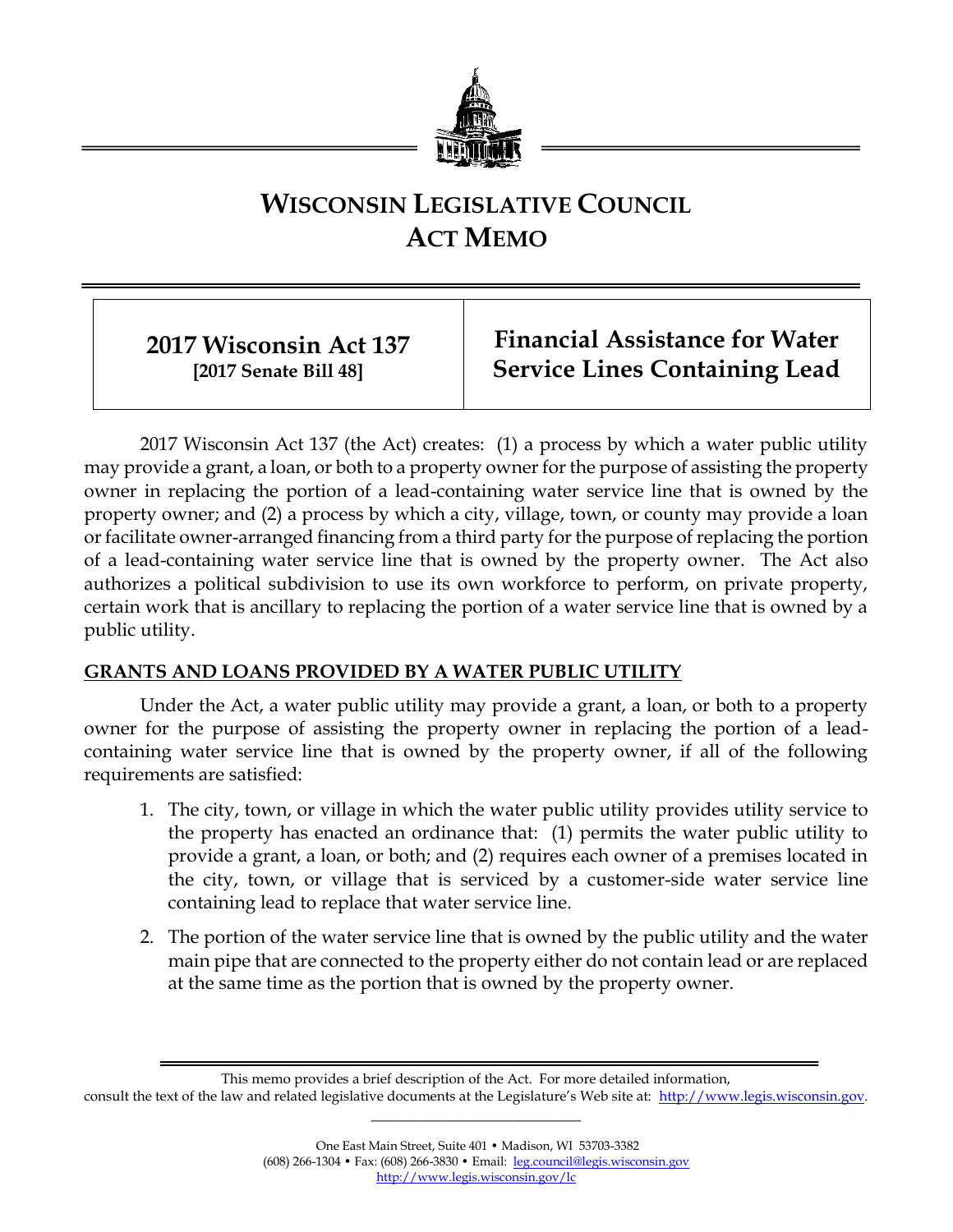3. The Public Service Commission (PSC) approves the public utility's plan for providing the financial assistance.

#### **PSC Approval**

To obtain approval from the PSC under the Act, a water public utility must submit an application to the PSC that includes a description of the proposed financial assistance to be provided to property owners, a description of the method for funding the financial assistance, a description of the customers served by the public utility that would be eligible for financial assistance, and any other information that the PSC requests.

Once the PSC has received a complete application, the PSC is required to investigate the application. As part of its investigation, the PSC may hold a public hearing on the application. The PSC must complete its investigation within 90 days if it does not hold a public hearing, and 180 days if it does hold a public hearing, unless the chairperson of the PSC extends the review period for good cause.

The PSC must grant its approval if it finds that a public utility's proposal is not unjust, unreasonable, or unfairly discriminatory; and the proposal satisfies all of the following conditions:

- 1. The amount of any **grant** provided to a property owner does not exceed **one-half** of the total cost of replacing the owner's portion of the water service line.
- 2. Any **loan** provided may not be forgiven by the water public utility or the municipality.
- 3. If a water public utility intends to provide **a grant, a loan, or both** as a percentage of the cost of replacing the property owner's portion of a water service line, the percentage is the same for each owner in a class of customers.
- 4. If a water public utility intends to provide **a grant, a loan, or both** as a specified dollar amount, the dollar amount is the same for each owner in a class of customers.

#### **Use of Revenue Collected From Public Utility Charges**

The Act provides that a water public utility may fund all or a portion of the cost of providing grants and loans using revenue collected from charges applied to retail customers receiving service from the water public utility in the same city, village, or town in which the property receiving the grant or loan is located. It also provides that the revenue collected from charges applied to a class of customers to fund grants and loans may not exceed an amount equal to the financial assistance received by the class.

#### **Method for Collecting Loan Payments That are in Arears**

The Act authorizes a municipally owned public utility to collect payments owing on loans for the purpose of assisting a property owner in replacing the portion of a lead-containing water service line by placing the charges on the property tax rolls, as a lien on the property served.